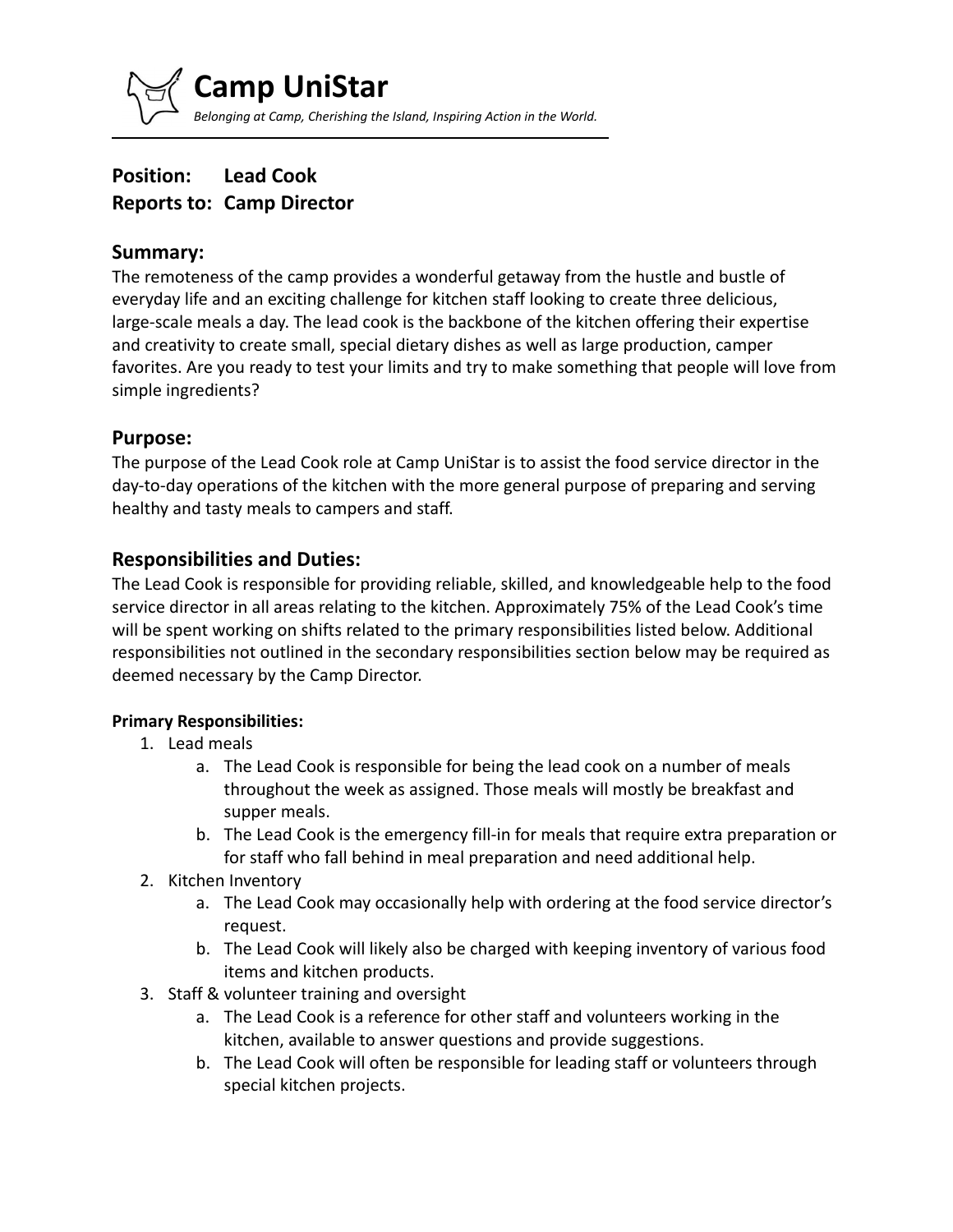- c. The Lead Cook may occasionally be called upon to provide volunteers with a kitchen orientation and therefore must know how to operate kitchen equipment safely.
- 4. Special dietary needs
	- a. Camp UniStar is particularly focused on and attentive to the special dietary needs of campers. The kitchen staff, including the Lead Cook, will often need to find alternative menu items and prepare special dishes in addition to the main camper meal.
- 5. Help food service director with menus
	- a. At the food service director's request, the Lead Cook may help with menu planning.
- 6. Miscellaneous
	- a. The Lead Cook may be charged with some miscellaneous tasks such as special cleaning projects, doing the laundry, and in cooperation with the naturalist and maintenance supervisor, overseeing care of the garden.
	- b. In the event of an emergency, the Lead Cook is expected to be familiar with all kitchen safety protocols. In addition, the Lead Cook must know the appropriate steps to be taken in the event of a power outage.
	- c. The Lead Cook has the overall responsibility along with the food service director of making sure the kitchen facilities are clean, fully functional, and well attended to. The Lead Cook may be called upon for extra assistance prior to the health inspector's arrival.
	- d. Finally, in absence of a food service director, the Lead Cook will be expected to take charge of kitchen operations according to specifications left by the food service director.

#### **Secondary/Additional Responsibilities:**

Like all other staff, the Lead Cook will participate in weekly all-staff duties and in relevant staff training as determined by the Camp Director.

1. Weekly all-staff duties

The Lead Cook will participate in staff meetings, Saturday all-camp meetings, Saturday cleaning (kitchen-based), food unloading (FSA shift), organization and off-loading of trash and recycling (prep-town-run shift), welcoming and engaging with campers of all ages, and participating in other duties as outlined in the staff handbook.

2. Other duties as assigned

The Lead Cook is also responsible for a range of other duties, including working shifts on the waterfront, with volunteers, and with the youth and children's programs. In coordination with and per the discretion of the Camp Director, these and other tasks may be assigned to fulfill the needs of the camp community.

# **Qualifications:**